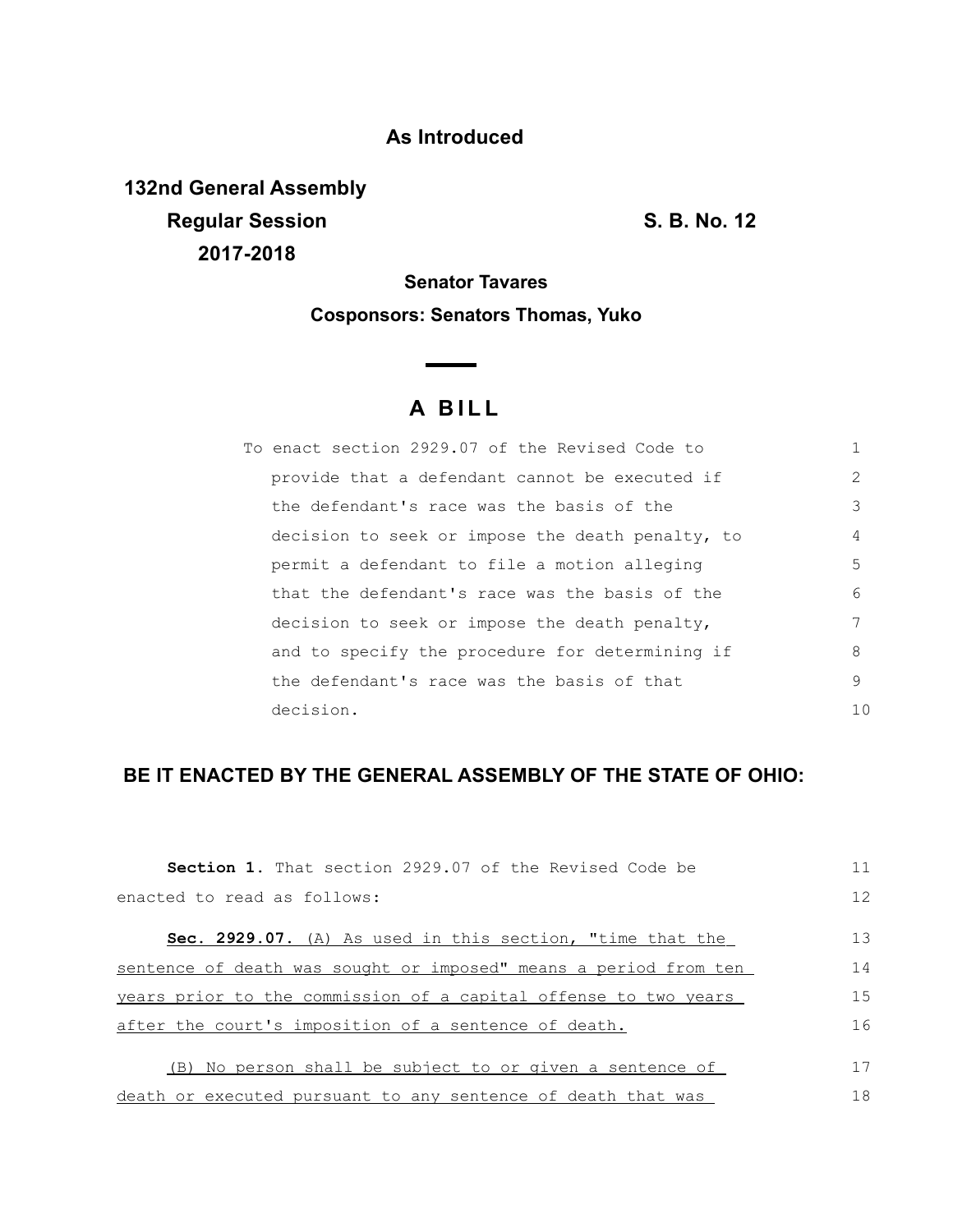sought or obtained on the basis of race. (C) A defendant may file a motion alleging that race was the basis of the decision to seek or impose a sentence of death in the defendant's case and asking the court to order that the death penalty not be sought in the defendant's case or to vacate a sentence of death imposed on the defendant and resentence the defendant to life imprisonment without the possibility of parole. The motion shall state with particularity how the defendant's claim is supported by evidence that race was a

significant factor in decisions to seek or impose a sentence of death in the state, the county in which the defendant was prosecuted, or the prosecutor's office that prosecuted the defendant's case at the time that the sentence of death was

sought or imposed in the defendant's case.

(D) The defendant shall raise a claim under this section at a pretrial conference or during postconviction proceedings. If the court finds that the defendant's motion fails to state a sufficient claim under this section, the court shall dismiss the claim without an evidentiary hearing. If the court finds that the defendant's motion states a sufficient claim under this section, the court shall schedule an evidentiary hearing on the claim.

(E)(1) A finding that race was the basis of the decision to seek or impose a sentence of death in the defendant's case may be established if the court finds that race was a significant factor in decisions to seek or impose a sentence of death in the state, the county in which the defendant was prosecuted, or the prosecutor's office that prosecuted the defendant's case at the time that the sentence of death was sought or imposed in the defendant's case. 41 42 43 44 45 46 47 48

19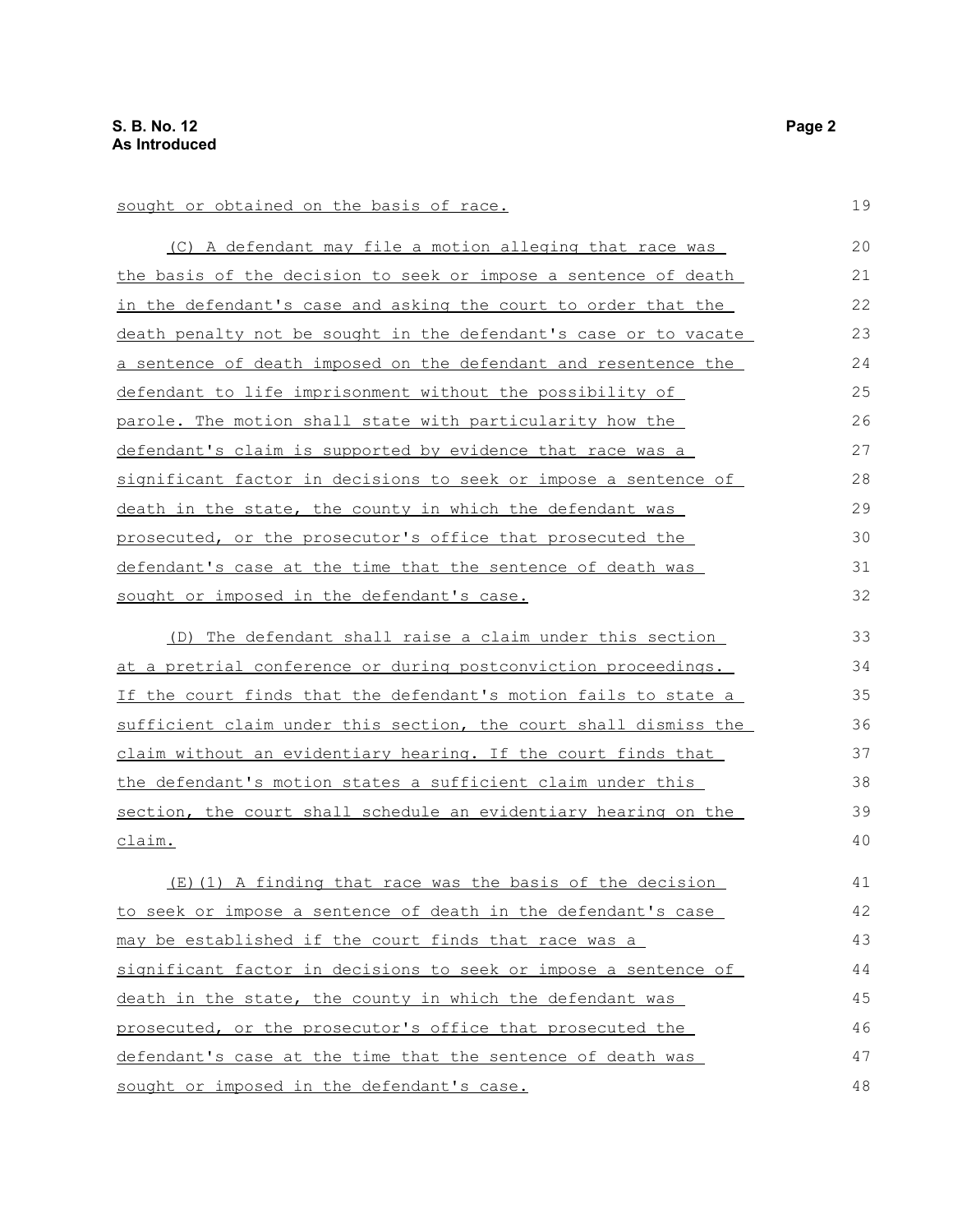#### **S. B. No. 12 Page 3 As Introduced**

| (2) The defendant has the burden of proving that race was            | 49 |
|----------------------------------------------------------------------|----|
| a significant factor in decisions to seek or impose a sentence       | 50 |
| of death in the state, the county in which the defendant was         | 51 |
| prosecuted, or the prosecutor's office that prosecuted the           | 52 |
| defendant's case at the time that the sentence of death was          | 53 |
| sought or imposed in the defendant's case.                           | 54 |
| (F)(1) Evidence relevant to establish a finding that race            | 55 |
| <u>was a significant factor in decisions to seek or impose a</u>     | 56 |
| <u>sentence of death in the state, the county in which the</u>       | 57 |
| defendant was prosecuted, or the prosecutor's office that            | 58 |
| prosecuted the defendant's case at the time that the sentence of     | 59 |
| death was sought or imposed in the defendant's case includes,        | 60 |
| <u>but is not limited to, statistical evidence derived from the </u> | 61 |
| state, the county in which the defendant was prosecuted, or the      | 62 |
| prosecutor's office that prosecuted the defendant's case that        | 63 |
| the race of a defendant or victim was a significant factor in        | 64 |
| decisions to seek or impose a sentence of death or in decisions      | 65 |
| to exercise peremptory challenges during jury selection in           | 66 |
| capital cases. Statistical evidence of this nature, by itself,       | 67 |
| may be sufficient to show that race was the basis of a decision      | 68 |
| to seek or impose a sentence of death in the defendant's case.       | 69 |
| The defendant may present the sworn testimony of attorneys,          | 70 |
| prosecutors, law enforcement officers, judicial officers,            | 71 |
| jurors, or others involved in the criminal justice system at the     | 72 |
| time that a sentence of death was sought or imposed in the           | 73 |
| defendant's case in support of the defendant's claim, unless the     | 74 |
| Revised Code prohibits the use of the testimony as evidence in a     | 75 |
| criminal case.                                                       | 76 |
| The prosecution may offer evidence, including<br>(2)                 | 77 |
| statistical evidence, in rebuttal of the defendant's claim or        | 78 |
| <u>evidence.</u>                                                     |    |